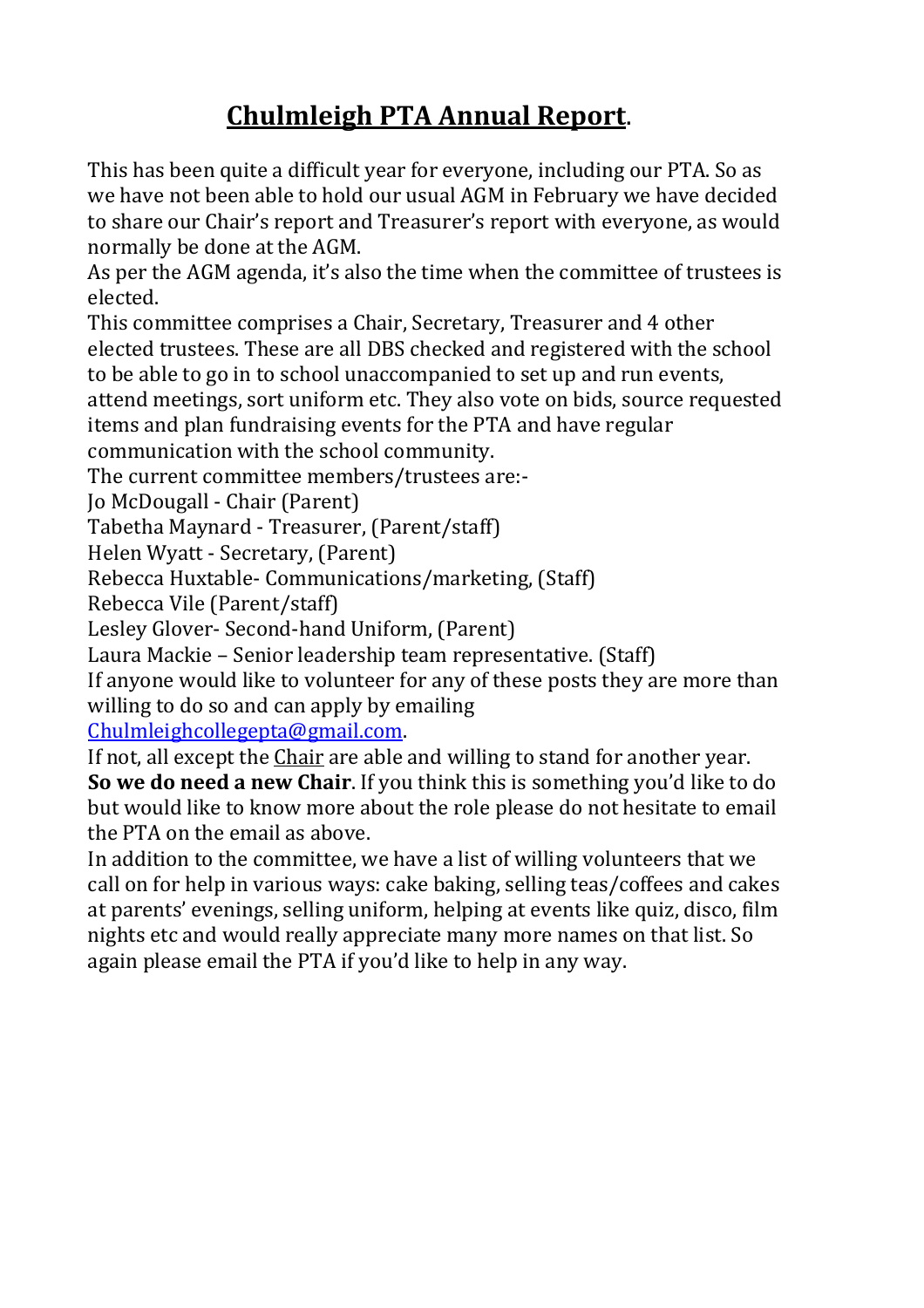## **PTA Chair's report 2020-2021**.

### **Fundraising**.

Due to all the Covid restrictions we have had to follow, we were unable to run most of the events we had planned last year- quiz, discos, film nights, BBQ to name a few. Neither could we be at parents' evenings and awards' nights selling drinks and home baked goodies as usual, after March last year.

However, we did still manage to raise some funds as follows.

We held a **second-hand uniform sale**, with booked appointment times and Covid measures in place, in the summer holidays. We've continued to sell this via email requests, then safely packaging it up to send home with pupils and receiving the payment via BACS. The second-hand uniform is always in demand throughout the year and especially as new pupils join in September. We always welcome donations of uniform in good condition and recently washed/ironed, and these can be left in reception in sealed plastic bags labelled PTA. We have a lot of blazers, jumpers, skirts, PE socks and some PE tops, rugby tops, shorts, blouses/shirts and trousers. If you need anything please email [Chulmleighcollegepta@gmail.com.](mailto:Chulmleighcollegepta@gmail.com)

We ran the **100 Club** again but only managed to sell 44 tickets, however it all helps to raise more funds for the school even if only in a small way. In December we ran a Christmas themed online **Quiz.** The winner kindly donated their cash prize back to the PTA.

**Just Giving and AmazonSmile** - Anyone who buys anything online or books holidays , car insurance etc can sign up to these and then a percentage of what you've paid for your item goes to the PTA. Just add Chulmleigh PTA as the beneficiary.

And our latest fundraiser is the countrywide **PTA summer Raffle**. This is organised by Parentkind, which is the umbrella organisation for PTAs in UK. For every ticket bought we get 50% for our PTA account. We raised £754.50 for the school through this, which is great.

## **Donations to the School.**

Some of these were initiated by the PTA itself and other larger items were agreed on, having received a bid from the school and with the approval of SLT, as per our bidding/voting protocol.

Xmas Lunch **Raffle Prizes** for a raffle run by pupils for pupils for some seasonal fun.

**Xmas Tree Lights and Decorations.** We were very fortunate to be donated a huge tree last year which was put up in the quad at school. The PTA donated lots of lights and decorations for this, which can be used for years to come.

**Chocolates tubs** for tutor groups- we tried to cheer everyone up with these and biscuits for all staff at the end of the Autumn Term.

**3 Book tokens** for Accelerated Reader (AR) Prizes earlier in the year. **Board games**- we donated a big selection of these to be used in tutor time, lunchbreaks and even in some lessons to give the pupils a chance to interact with each other, learn some new skills and not be on a